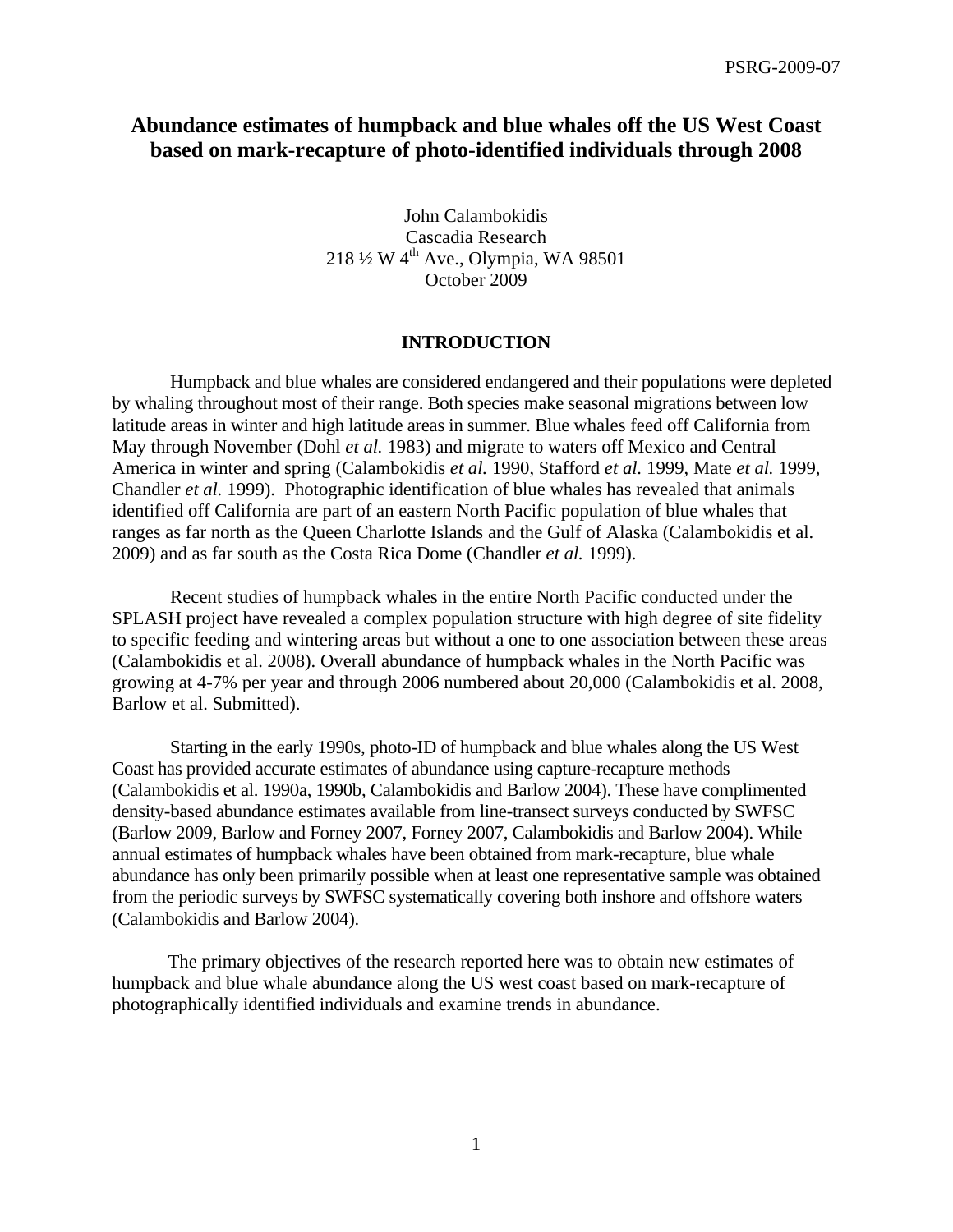## **METHODS**

In 2008 we sought to:

- 1. Obtain a large and representative sample of humpback and blue whale identifications from coastal waters and, where possible, offshore waters of the West Coast in 2008 to supplement that already available for past years. This included dedicated photo-effort, opportunistic identifications obtained as part of other research, and identifications provided opportunistically by collaborators.
- 2. Compare identification photographs obtained during the SWFSC systematic surveys conducted in 2005 and 2008 with those available from our other surveys.
- 3. Generate new abundance estimates of humpback and blue whales through 2008 using mark-recapture.
- 4. Compare these estimates with those obtained during the last 17 years to evaluate potential trends in abundance.

# **Survey effort**

A major focus of our field effort was to obtain as large a sample of photographic identifications as possible with broad geographic and temporal coverage. Strategies for achieving this included: 1) conduct small boat operations in many different areas, 2) cover large areas both offshore and inshore, 3) effectively sample large concentrations of whales, and 4) achieve broad temporal coverage. We achieved these objectives with a combination of dedicated small boats surveys, opportunistic identifications during our other field research, and identifications from other opportunistic sources.

Cascadia conducted 66 days of dedicated and opportunistic photo-identification surveys off California, Oregon, and Washington in the summer and fall of 2008 (Table 1). These were primarily conducted between June and November. Timing and exact locations of these surveys were based on weather patterns and anticipated whale abundance based on sighting reports and historical data. The primary vessels employed in these dedicated photo-identification surveys were three 5.3-5.9m rigid-hull inflatables equipped with outboard engines operated by Cascadia Research and used extensively in our past photo-identification research. Vessels covered up to 200 nmi/day and operated up to 50 nmi offshore. The boats were transported from one region to another by trailer. Additional opportunities to obtain identification photographs occurred during efforts to tag and track humpback and blue whales, monitoring of marine mammals of areas in conjunction with acoustic monitoring especially off central Washington, and surveys conducted as part of collaborations with Channel Islands and Olympic Coast National Marine Sanctuaries.

A number of collaborators provided additional identification photographs obtained more opportunistically. The most extensive contribution of opportunistic photographs came from our collaboration with the Channel Islands Naturalist Corps as well as whale watch operations out of Monterey Bay and San Francisco Bay.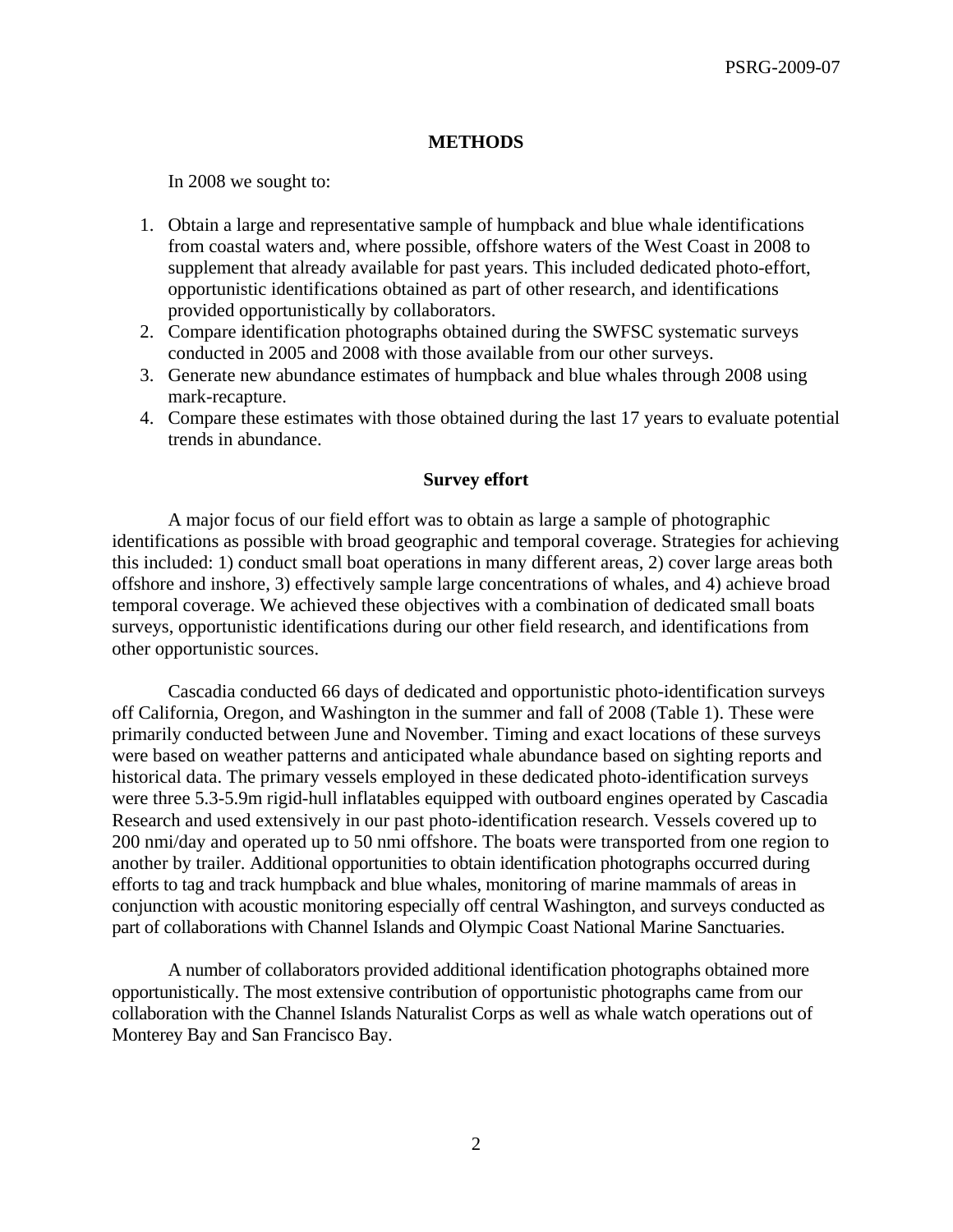## **Photographic identification from ship surveys**

 A critical part of the mark-recapture estimates for blue whales was the systematic identifications obtained in conjunction with broad-scale SWFSC marine mammal ship surveys. Key samples for the current study were the identifications obtained during the 2005 and 2008 SWFSC surveys covering waters out to 300 nmi off California, Oregon, and Washington. Additional fine-scale survey effort was completed during CSCAPE 2005 in waters of four West Coast National Marine Sanctuaries, providing additional blue whale identifications in nearshore waters.

### **Data analyses**

 All photographs were judged using a three-tier quality criterion. This score, along with associated sighting information (date, latitude, longitude), was entered into the identification database for analysis. Identification photographs of suitable quality were internally compared to identify resightings (and remove duplicates) of animals for each year. Each individual was then compared to Cascadia's historical catalog (archived photographs) of all blue whales identified off northern Baja, California, Oregon and Washington. Individual whales identified each year that did not match past years and which were of suitable quality were assigned a new unique identification number and added to the catalog annually.

 Estimates of humpback and blue whale abundance were made using several capturerecapture methods (Calambokidis and Barlow 2004). The primary methods were two-sample Petersen capture-recapture estimates (Chapman modification for sampling without replacement) conducted using the identifications obtained in different pairs of samples including: 1) pairs of adjacent years as the two samples, and 2) identifications from the systematic broad-scale and fine-scale ship surveys as one sample and the second sample from the coastal surveys for the same time period. An unbiased estimate of blue whale abundance using the two-sample Petersen estimate requires that all animals in the population have an equal probability of being photographed in at least one of the samples. The second sample does not have to meet this criterion as long as it is independent of the first sample. This approach of using the identifications from the systematic ship surveys as the one representative sample provided reliable estimates of blue whale abundance for similar surveys in the past (Calambokidis and Barlow 2004).

We also conducted the first estimates of blue whale abundance using mark-recapture between feeding and wintering areas. This types of approach has been found to be the least biased method of estimating humpback whale abundance because it allows for more complete mixing of animals and avoids problems with heterogeneity of capture probability that often results from sampling biases in a particular region (Barlow et al. submitted, Calambokidis et al. 2008).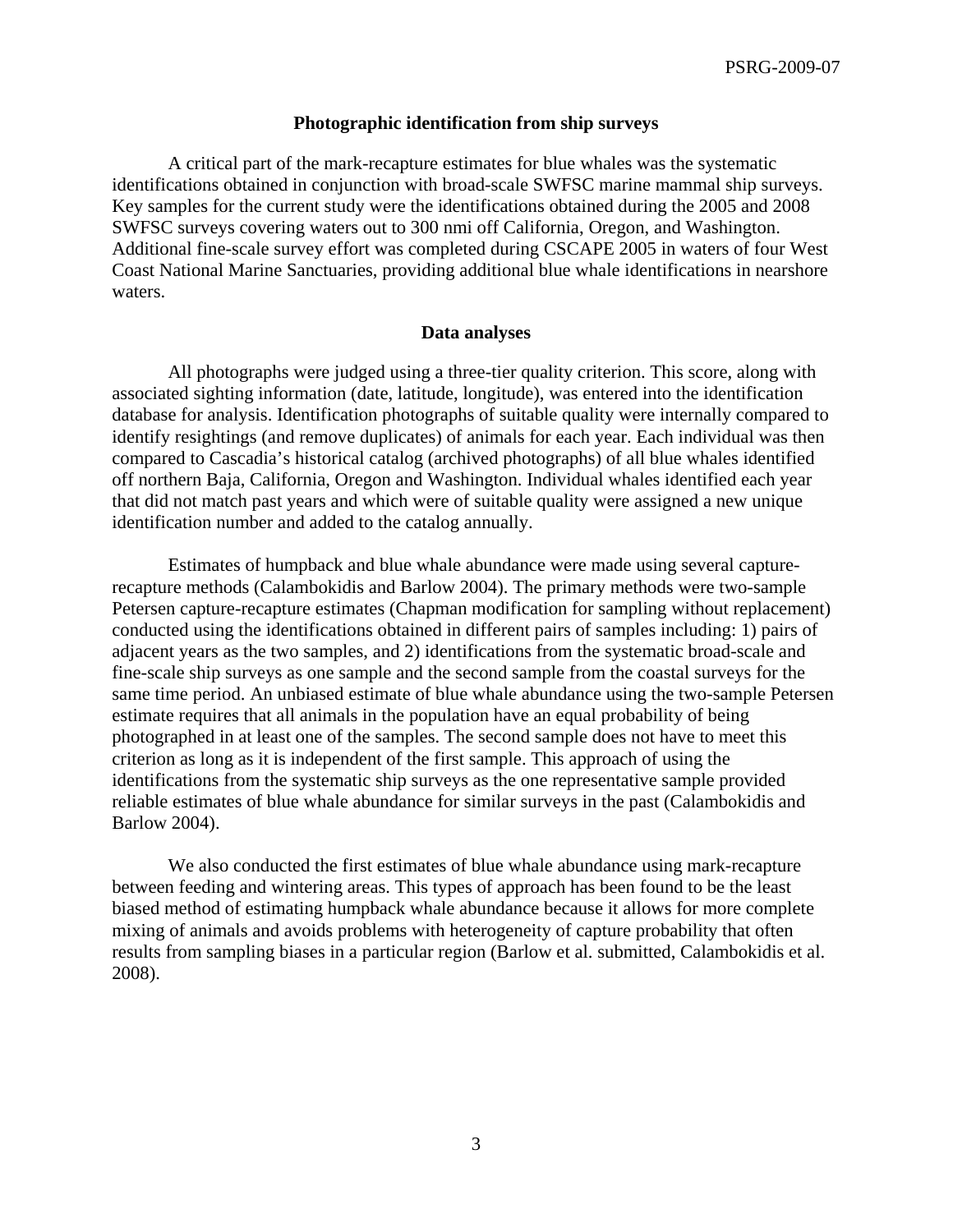|                    |                                     |                       | <b>Start</b> | End   | <b>Total Effort Distance</b> |      |                          |
|--------------------|-------------------------------------|-----------------------|--------------|-------|------------------------------|------|--------------------------|
| Date               | <b>Vessel</b>                       | Locality              | Time         | Time  | (Hrs)                        | (nm) | Objective                |
| Surveys-California |                                     |                       |              |       |                              |      |                          |
| 5/18/2008          | N1                                  | San Diego-Ensenada    | 8:40         | 16:58 | 8:18                         | 120  | General Photo ID         |
| 5/20/2008          | N1                                  | Ensenada-San Diego    | 13:30        | 18:48 | 5:18                         | 75   | General Photo ID         |
| 6/9/2008           | N1                                  | <b>Mission Bay</b>    | 7:50         | 17:41 | 9:51                         |      | Photo-ID/Tagging         |
| 6/9/2008           | N <sub>2</sub>                      | <b>Mission Bay</b>    | 8:02         | 17:30 | 9:28                         | 80   | <b>Bm</b> Filming        |
| 6/10/2008          | N1                                  | <b>Mission Bay</b>    | 7:30         | 23:59 | 16:29                        | 80   | Photo-ID/Tagging         |
| 6/10/2008          | N2                                  | <b>Mission Bay</b>    | 7:42         | 17:40 | 9:58                         | 75.2 | Photo-ID/Nat Geo Filming |
| 6/11/2008          | N <sub>2</sub>                      | <b>Mission Bay</b>    | 10:10        | 17:51 | 7:41                         | 84.4 | Photo-ID/Nat Geo Filming |
| 6/11/2008          | N1                                  | <b>Mission Bay</b>    | 10:30        | 17:45 | 7:15                         | 68   | Photo-ID/Tagging         |
| 6/12/2008          | N <sub>2</sub>                      | San Diego             | 7:48         | 15:36 | 7:48                         | 91.7 | Photo-ID/Nat Geo Filming |
| 6/12/2008          | N1                                  | San Diego to Ensenada | 7:45         | 19:26 | 11:41                        | 173  | General Photo ID         |
| 6/13/2008          | N1                                  | San Diego into Mexico | 7:50         | 19:30 | 11:40                        | 121  | Photo-ID/Tagging         |
| 6/13/2008          | N2                                  | San Diego into Mexico | 7:51         | 19:00 | 11:09                        | 79.4 | Photo-ID/Nat Geo Filming |
| 6/14/2008          | N1                                  | San Diego             | 8:08         | 18:30 | 10:22                        | 63   | Photo-ID/Tagging         |
| 6/14/2008          | N <sub>2</sub>                      | San Diego             | 8:01         | 14:45 | 6:44                         | 53.1 | Photo-ID/Nat Geo Filming |
| 6/15/2008          | N1                                  | <b>Mission Bay</b>    | 8:30         | 18:05 | 9:35                         | 70   | Photo-ID/Tagging         |
| 6/15/2008          | N2                                  | <b>Mission Bay</b>    | 8:40         | 17:21 | 8:41                         | 85.3 | Photo-ID/Nat Geo Filming |
| 6/16/2008          | N1                                  | <b>Mission Bay</b>    | 8:20         | 16:48 | 8:28                         | 75   | Photo-ID/Tagging         |
| 6/17/2008          | N1                                  | San Diego to Ensenada | 8:20         | 18:55 | 10:35                        |      | Photo-ID/Tagging         |
| 6/18/2008          | N1                                  | Ensenada to San Diego | 9:35         | 16:45 | 7:10                         | 91   | Photo-ID/Tagging         |
| 8/14/2008          | ZIP                                 | Port San Luis         | 7:50         | 15:38 | 7:48                         | 68.7 | General Photo ID         |
| 8/14/2008          | N <sub>2</sub>                      | Santa Barbara Channel | 10:51        | 18:40 | 7:49                         |      | Tagging                  |
| 8/15/2008          | ZIP                                 | Port San Luis         | 7:48         | 15:52 | 8:04                         | 104  | General Photo ID         |
| 8/15/2008          | N2                                  | Santa Barbara Channel | 8:45         | 19:57 | 11:12                        | 120  | Tagging                  |
| 8/16/2008          | ZIP                                 | Morro Bay             | 8:32         | 19:13 | 10:41                        | 73.9 | General Photo ID         |
| 8/16/2008          | N2                                  | Santa Barbara Channel | 9:20         | 20:20 | 11:00                        | 67   | Tagging                  |
| 8/17/2008          | ZIP                                 | Santa Barbara         | 9:30         | 19:10 | 8:41                         | 83.6 | Discovery Filming        |
| 8/17/2008          | N2                                  | Santa Barbara Channel | 9:25         | 19:15 | 9:50                         | 105  | Tagging                  |
| 8/18/2008          | N <sub>2</sub>                      | Ventura               | 8:05         | 17:37 | 9:32                         |      | General Photo ID         |
|                    | ZIP                                 | Ventura               | 8:15         | 17:35 | 9:20                         | 92.7 | <b>Bm</b> Fliming        |
| 8/18/2008          | N <sub>2</sub>                      | Ventura               |              |       |                              |      |                          |
| 8/19/2008          |                                     |                       | 8:15         | 16:10 | 7:55                         |      | Tagging                  |
| 8/19/2008          | ZIP                                 | Ventura               | 8:16         | 16:04 | 7:48                         | 77.3 | Tagging                  |
| 8/31/2008          | N2                                  | Long Beach            | 10:19        | 16:28 | 6:09                         | 64.9 | General Photo ID         |
| 9/7/2008           | N <sub>2</sub>                      | Santa Monica Bay      | 13:40        | 19:56 | 6:16                         | 79   | General Photo ID         |
| 9/8/2008           | N2                                  | Santa Barbara Channel | 8:40         | 19:40 | 11:00                        | 120  | Tagging                  |
| 9/9/2008           | N2                                  | Santa Barbara Channel | 9:12         | 18:30 | 9:18                         | 170  | Tagging                  |
| 9/10/2008          | N2                                  | Santa Barbara Channel | 9:40         | 19:00 | 9:20                         | 67   | Tagging                  |
| 9/11/2008          | N <sub>2</sub>                      | Santa Barbara         | 8:30         | 17:37 | 9:07                         | 80   | Tagging                  |
| 9/12/2008          | N2                                  | Santa Barbara Channel | 7:55         | 19:25 | 11:30                        | 118  | Tagging                  |
| 9/13/2008          | N <sub>2</sub>                      | Santa Barbara Channel | 8:25         | 18:35 | 10:10                        | 91   | Tagging                  |
| 9/14/2008          | N2                                  | Monterey Bay          | 9:45         | 14:55 | 5:10                         |      | General Photo ID         |
| 9/16/2008          | N2                                  | Half Moon Bay         | 13:55        | 19:15 | 5:20                         | 46.5 | General Photo ID         |
| 9/17/2008          | N <sub>2</sub>                      | Bodega Bay            | 9:58         | 19:03 | 9:05                         | 97.5 | General Photo ID         |
| 9/18/2008          | N <sub>2</sub>                      | Bodega Bay            | 9:17         | 18:52 | 9:35                         | 96.6 | General Photo ID         |
| 9/19/2008          | N <sub>2</sub>                      | Half Moon Bay         | 9:38         | 15:34 | 5:56                         | 62.2 | General Photo ID         |
| 10/20/2008         | ZIP                                 | Pt St George          | 10:45        | 18:50 | 8:05                         | 100  | General Photo ID         |
| 10/21/2008         | ZIP                                 | Pt St George          | 9:20         | 16:00 | 6:40                         | 61   | General Photo ID         |
| 10/22/2008         | ZIP                                 | Bodega Bay            | 8:45         | 18:53 | 10:08                        | 118  | General Photo ID         |
| 10/23/2008         | ZIP                                 | Bodega/Cordell        | 8:45         | 18:40 | 9:55                         | 92   | General Photo ID         |
| 10/24/2008         | ZIP                                 | Pt St George          | 12:20        | 14:20 | 2:00                         | 18   | General Photo ID         |
| 11/2/2008          | N2                                  | Marina del Rey        | 8:09         | 15:27 | 7:18                         | 69.2 | General Photo ID         |
| 11/3/2008          | N <sub>2</sub>                      | Santa Barbara Channel | 9:37         | 12:35 | 2:58                         | 36.3 | General Photo ID         |
| 11/5/2008          | N2                                  | Half Moon Bay         | 7:05         | 17:04 | 9:59                         | 109  | General Photo ID         |
| 11/6/2008          | N2                                  | Half Moon Bay         | 7:20         | 14:36 | 7:16                         | 76.3 | General Photo ID         |
|                    | <b>Surveys-Washigton and Oregon</b> |                       |              |       |                              |      |                          |
| 1/23/2008          | ZIP                                 | Westport              | 8:30         | 16:33 | 8:03                         | 111  |                          |
| 3/5/2008           | N1                                  | Westport              | 11:15        | 13:35 | 2:20                         |      |                          |
| 4/1/2008           | ZIP                                 | Westport              | 8:31         | 16:38 | 8:07                         | 147  |                          |
| 5/29/2008          | N <sub>2</sub>                      | Westport              | 7:39         | 18:00 | 11:01                        | 134  |                          |
| 7/2/2008           | ZIP                                 | Westport              | 8:46         | 18:44 | 9:30                         | 158  |                          |
| 7/5/2008           | ZIP                                 | Sekiu                 | 18:08        | 22:00 | 3:52                         |      | Humpback entanglement    |
|                    |                                     |                       |              |       |                              |      |                          |
| 7/6/2008           | ZIP                                 | Sekiu                 | 6:15         | 11:45 | 5:30                         |      | Humpback entanglement    |
| 7/10/2008          | ZIP                                 | Sekiu                 | 17:30        | 21:45 | 4:15                         |      | Humpback entanglement    |
| 7/15/2008          | Wind Song                           | Neah Bay              | 7:30         | 16:56 | 9:26                         |      | General Photo ID         |
| 8/10/2008          | ZIP                                 | Westport              | 7:50         | 19:40 | 11:20                        | 133  |                          |
| 9/2/2008           | ZIP                                 | Westport              | 7:55         | 16:25 | 8:30                         | 140  |                          |
| 10/15/2008         | ZIP                                 | Westport              | 8:15         | 16:30 | 8:15                         | 105  |                          |
| 10/19/2008         | ZIP                                 | Depoe Bay             | 11:45        | 18:24 | 6:39                         | 110  | General Photo ID         |

# *Table 1. Summary of effort conducted by Cascadia Research in 2008 for photo-ID.*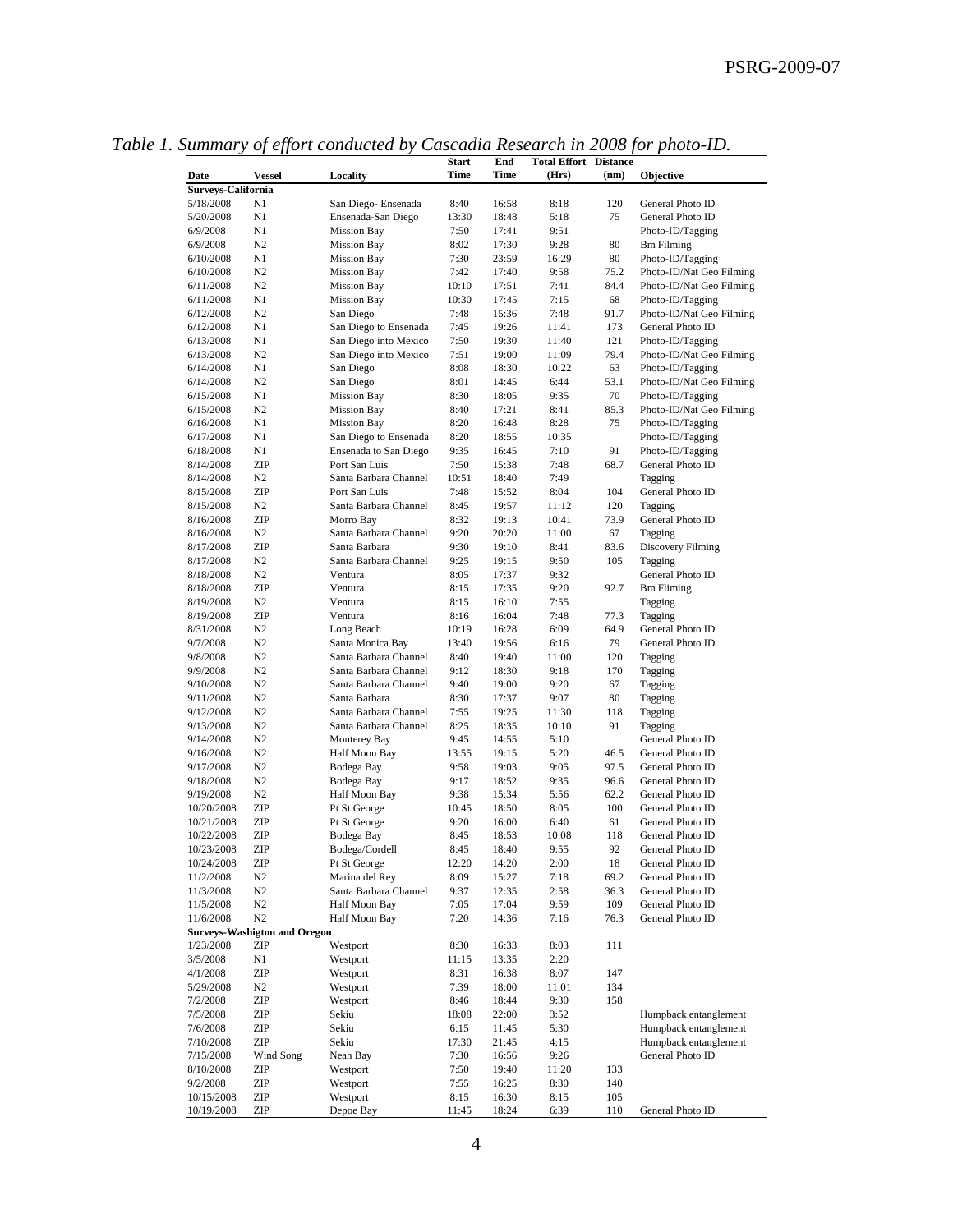### **RESULTS**

 Overall 2008 provided relatively large number of photographic identifications of humpback and blue whales. For humpback whales, 438 unique individuals were identified off California and Oregon, the highest number obtained in any of effort to date (Table 2). An additional 59 animals were identified off Washington but are not included in the abundance estimates since these potentially represent a different feeding area (Calambokidis et al. 1996, 2001, 2004, 2008). A total of 216 unique blue whales were identified along the West Coast from the west coast of Baja to Washington. While this represents a fairly typical year for obtaining blue whale identifications it as well below the record 353 blue whales identified in 2007 when large concentrations occurred both off San Diego early in the summer and in the Santa Barbara Channel in late summer and fall.

### **Humpback whales**

The data from 2008 was used to generate updated mark-recapture estimates of humpback whale abundance off California and Oregon (Table 2). These yielded estimates for 2007-2008 of 2,043 humpback whales, the largest we have obtained to date. While the overall rate of increase since 1991 has generally been around 8% and not unreasonable, the trend just for the last 10 years has both been more erratic and after an apparent drop after 1998 more rapid (Figure 1). Several factors appear to be at work. Even though the population has increased, our sample size each year has remained fairly constant; this has resulted in lower numbers of recaptures between years (lower recapture rates reflect higher abundance estimates) and higher CVs which are largely driven by numbers of recaptures. As the proportion of the population sampled has decreased and resulted in lower recapture rates, the potential influence of biasing factors to the abundance estimates has increased.

One possibility considered was whether any of the high rate of increase in abundance in the last 10 years could be the result of immigration from other areas. This might be expected especially if humpback whale abundances in different regions reach carrying capacity at different times and thereby prompting movement of animals among regions beyond what had been occurring. There was no indication of this movement in the SPLASH inter-regional matches which showed very low rates of interchange between California-Oregon and other feeding areas (Calambokidis et al. 2008). Additionally, we examined the distribution of mtDNA haplotypes by latitude for evidence of animals coming from other areas. Past studies showed a dramatic difference in mtDNA haplotypes between humpback whales that feed off California, dominated by E and F2 haplotypes, and those from SE Alaska which are primarily A- and A+ haplotypes (Baker et al. 1990, 1994, 1998). Much more extensive analyses conducted in recent years especially the SPLASH years of 2004 to 2006 reveal a dramatic latitudinal gradient in the proportions of these haplotypes and still very few animals off California with the haplotype patterns that dominate Northern British Columbia and SE Alaska (Figure 2).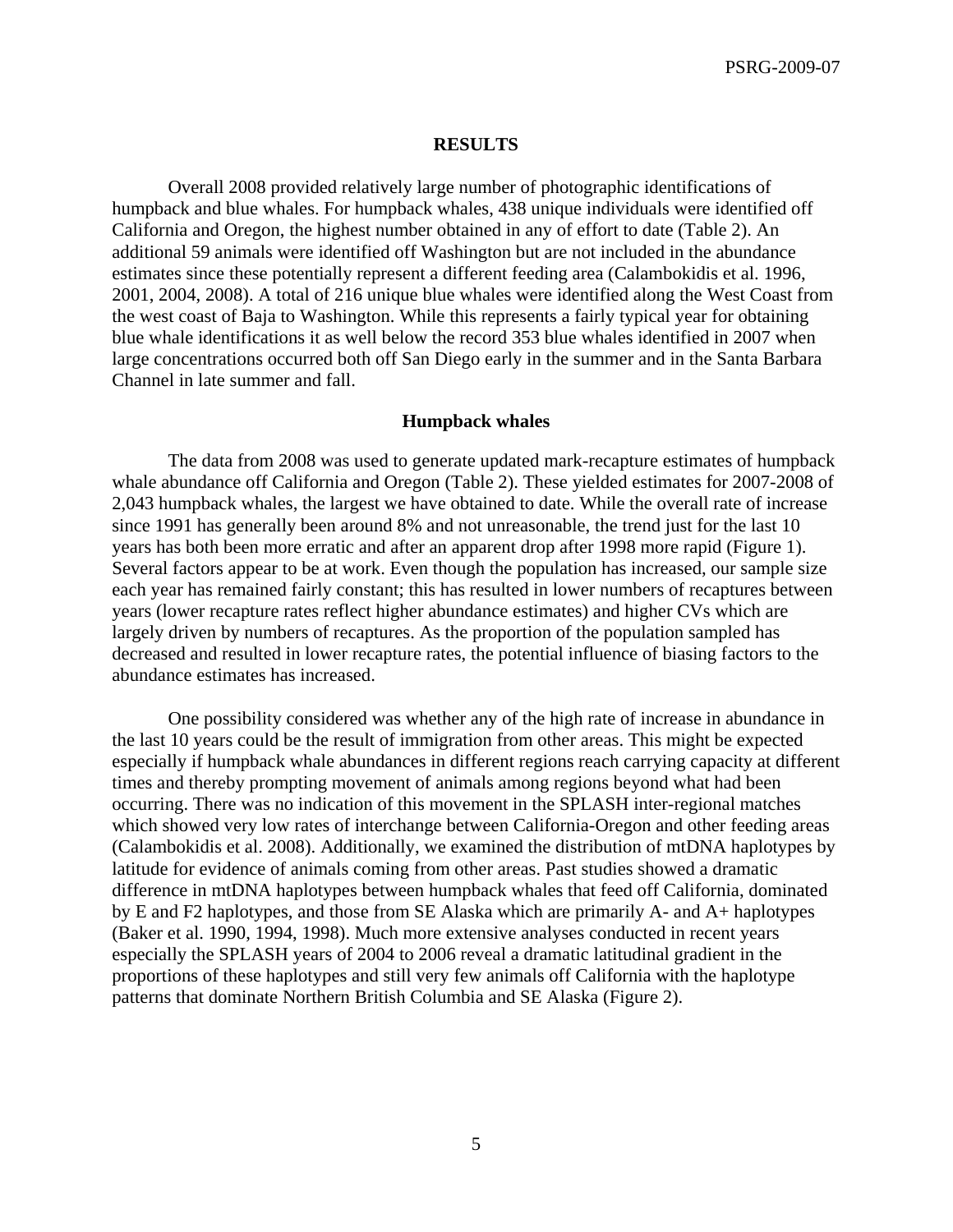| Year      | n1  | n2  | m   | Pop   | <b>CV</b> |
|-----------|-----|-----|-----|-------|-----------|
| 1990-91   | 206 | 269 | 105 | 526   | 0.05      |
| 1991-92   | 269 | 397 | 188 | 568   | 0.03      |
| 1992-93   | 397 | 253 | 173 | 580   | 0.03      |
| 1993-94   | 253 | 244 | 108 | 570   | 0.05      |
| 1994-95   | 244 | 329 | 100 | 799   | 0.06      |
| 1995-96   | 329 | 332 | 146 | 747   | 0.05      |
| 1996-97   | 332 | 268 | 106 | 836   | 0.06      |
| 1997-98   | 268 | 386 | 120 | 859   | 0.06      |
| 1998-99   | 386 | 329 | 129 | 981   | 0.06      |
| 1999-2000 | 329 | 228 | 108 | 692   | 0.06      |
| 2000-01   | 228 | 266 | 81  | 745   | 0.07      |
| 2001-02   | 266 | 313 | 85  | 974   | 0.08      |
| 2002-03   | 313 | 386 | 92  | 1,306 | 0.08      |
| 2003-04   | 386 | 280 | 79  | 1,358 | 0.08      |
| 2004-05   | 280 | 366 | 67  | 1,516 | 0.09      |
| 2005-06   | 366 | 292 | 88  | 1,207 | 0.08      |
| 2006-07   | 292 | 297 | 54  | 1,587 | 0.11      |
| 2007-08   | 297 | 438 | 63  | 2,043 | 0.10      |

*Table 2. Summary of identifications in pairs of adjacent years (n1 and n2) and matches (m) off California and Oregon along with Petersen mark-recapture estimates of abundance and CV.* 



*Figure 1. Abundance estimates of humpback whales from mark-recapture off California and Oregon through 2008.*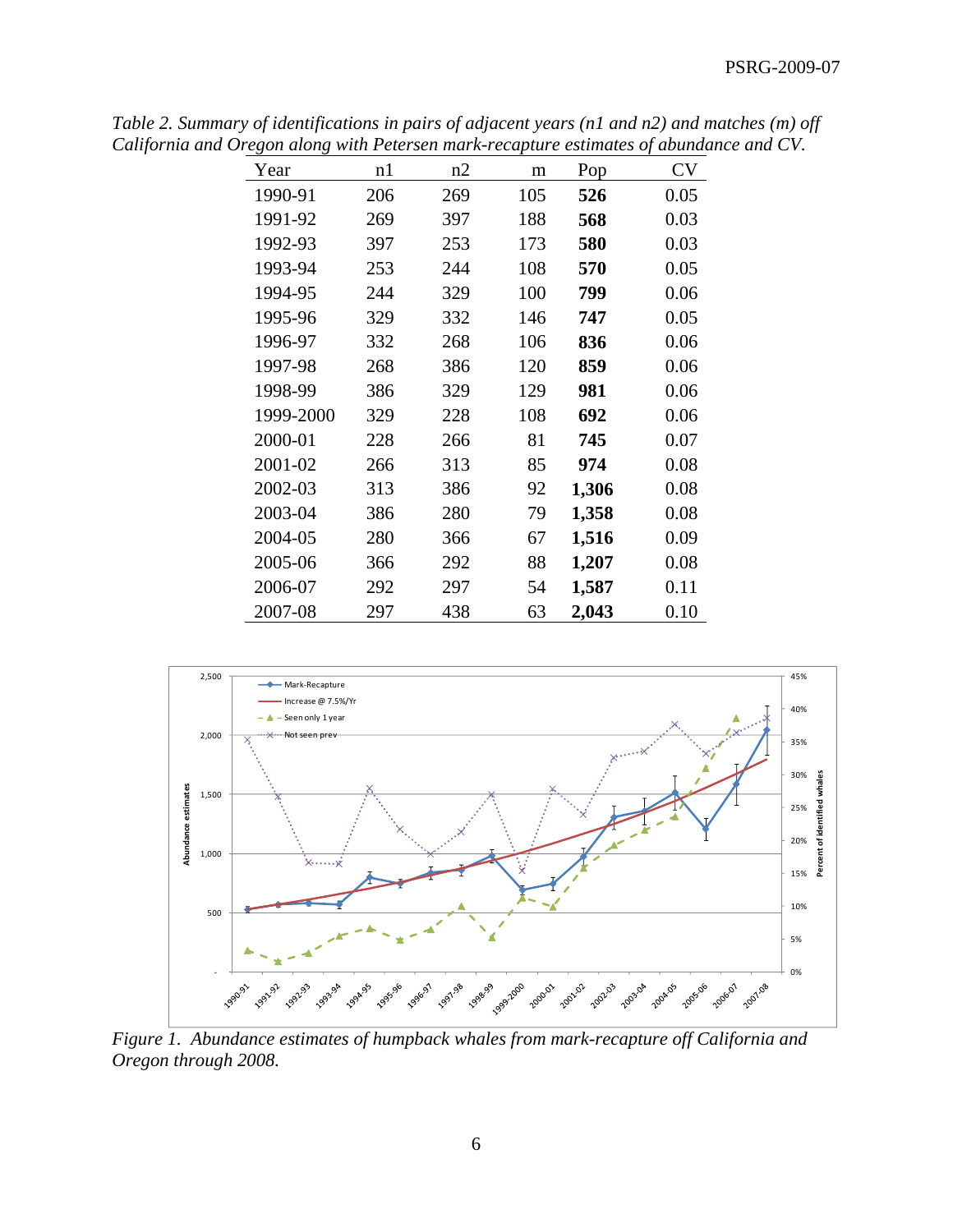

*Figure 2. Humpback whale mtDNA haplotype proportions by latitude from California to SE Alaska (data from Baker et al.1990, 1998, unpublished data).* 

# **Blue whales**

Estimates of blue whales were generated for 2005 to 2008 (Table 3). It was not possible to estimate blue whale abundance from the 2008 systematic surveys alone because of the small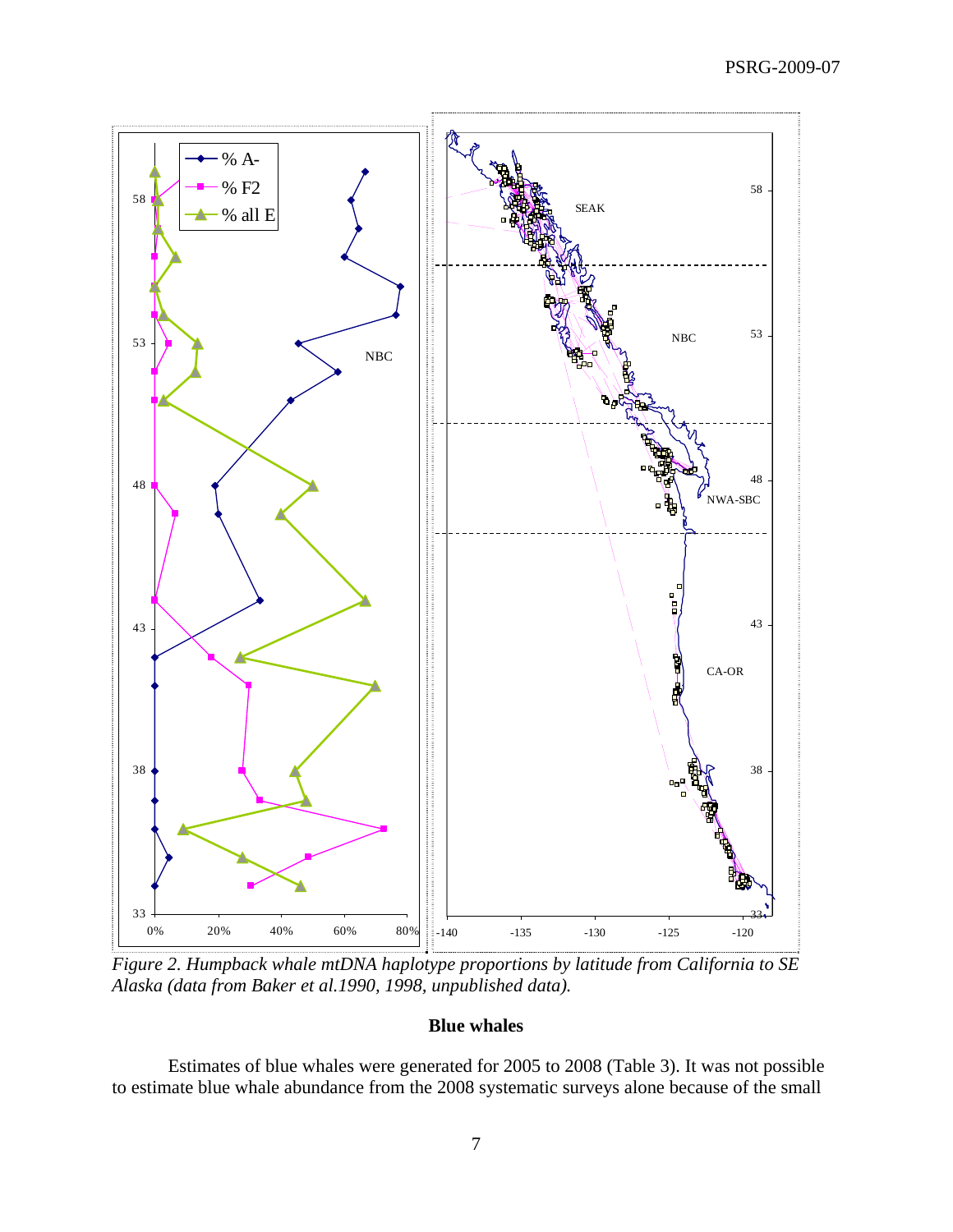sample size obtained in those surveys (15 left side images and 10 right sides). This was due primarily to the relatively low rate of blue whale sightings in the 2008 survey (Barlow 2009).

Blue whale photographic identifications from 2008 including those from systematic surveys were used to improve the most recent abundance estimates that had been based on data through 2006 (including the 2005 CSCAPE surveys) (Calambokidis et al. 2007). The 2005 to 2008 period allowed pooling both the 2005 CSCAPE and 2008 SWFSC surveys for the systematic surveys and the 2005-2008 period for the comparison sample from all other effort (Table 3). This pooled sample yielded a slightly lower estimate (2,497 versus 2,842) with a tighter CV and was more in line with the past estimates than the one based on just IDs from the 2005 CSCAPE surveys (Calambokidis et al 2007). The most recent estimates were still higher than those from 1991 to 2002, suggesting a possible increase in abundance in recent years.

| <b>Samples</b>                   | Left sides |     |   |       |      |    | <b>Right sides</b> |    |       |          |       |  |
|----------------------------------|------------|-----|---|-------|------|----|--------------------|----|-------|----------|-------|--|
|                                  | n1         | n2  | m | Est.  | CV1  | n1 | n2                 | m  |       | Est. CV1 |       |  |
| <b>Past estimates</b>            |            |     |   |       |      |    |                    |    |       |          |       |  |
| 1991-93                          | 61         | 293 | 8 | 2.024 | 0.29 | 74 | 289                | 10 | 1.976 | 0.26     | 2,000 |  |
| 1995-97                          | 43         | 350 |   | 1,930 | 0.30 | 34 | 361                |    | 1,583 | 0.29     | 1,756 |  |
| 2000-2002                        | 20         | 452 | 5 | 1,585 | 0.32 | 24 | 474                | 5  | 1,978 | 0.33     | 1,781 |  |
| 2004-2006                        | 35         | 352 | 5 | 2.117 | 0.34 | 38 | 365                | 3  | 3,568 | 0.42     | 2,842 |  |
| New estimates using 2005 to 2008 |            |     |   |       |      |    |                    |    |       |          |       |  |
| 2005-2008 All Qual               | 50         | 548 | 9 | 2.799 | 0.27 | 47 | 548                | 11 | 2.195 | 0.24     | 2,497 |  |
| 2005-2008 Gd Qual Non-Syst       | 50         | 264 | 4 | 2,702 | 0.38 | 47 | 246                | 4  | 2,370 | 0.38     | 2,536 |  |
| 2005-2008 Gd Qual Syst           | 39         | 548 | 7 | 2,744 | 0.30 | 37 | 548                | 6  | 2,979 | 0.32     | 2,862 |  |
| 2005-2008 only Gd Qual           | 39         | 264 | 3 | 2,649 | 0.42 | 37 | 246                | 3  | 2,346 | 0.42     | 2,497 |  |

*Table 3. Blue whale abundance estimates incorporating the 2008 identifications* 

This larger sample size also allowed alternate estimates to be made based only on higher quality photo-IDs to test whether the poorer quality IDs were biasing the estimate by creating missed matches. While estimates using only the higher quality IDs were more variable due to the smaller sample size they were in the same range as the estimates using all photographs indicating there did not appear to be a bias using all photographs (Table 3).

Blue whale identifications from 2008 allowed estimates of overall blue whale abundance from mark-recapture estimates using identifications on wintering areas compared to identifications on summer feeding areas. An expedition to the Costa Rica Dome in January 2008 conducted by Cascadia Research, Oregon State University, and Scripps and sponsored by National Geographic obtained identifications of 65 blue whales on the Costa Rica Dome (Cascadia Research unpublished data). Suction cup tag deployments and observations revealed this area was being used as a feeding area (as well as a winter calving and mating area). Markrecapture estimates based on one sample from the 2008 Dome expedition and the other sample from West Coast identification in summer and fall 2007 and 2008 yielded much higher abundance estimates than those obtained comparing feeding area samples (Table 4). These results are also higher than those based on identifications from a previous fall/winter expeditions to the Dome in 1999-2000 which yielded estimates much closer to those obtained with the feeding area samples. The high estimates based on the 2008 sample suggests the Dome is used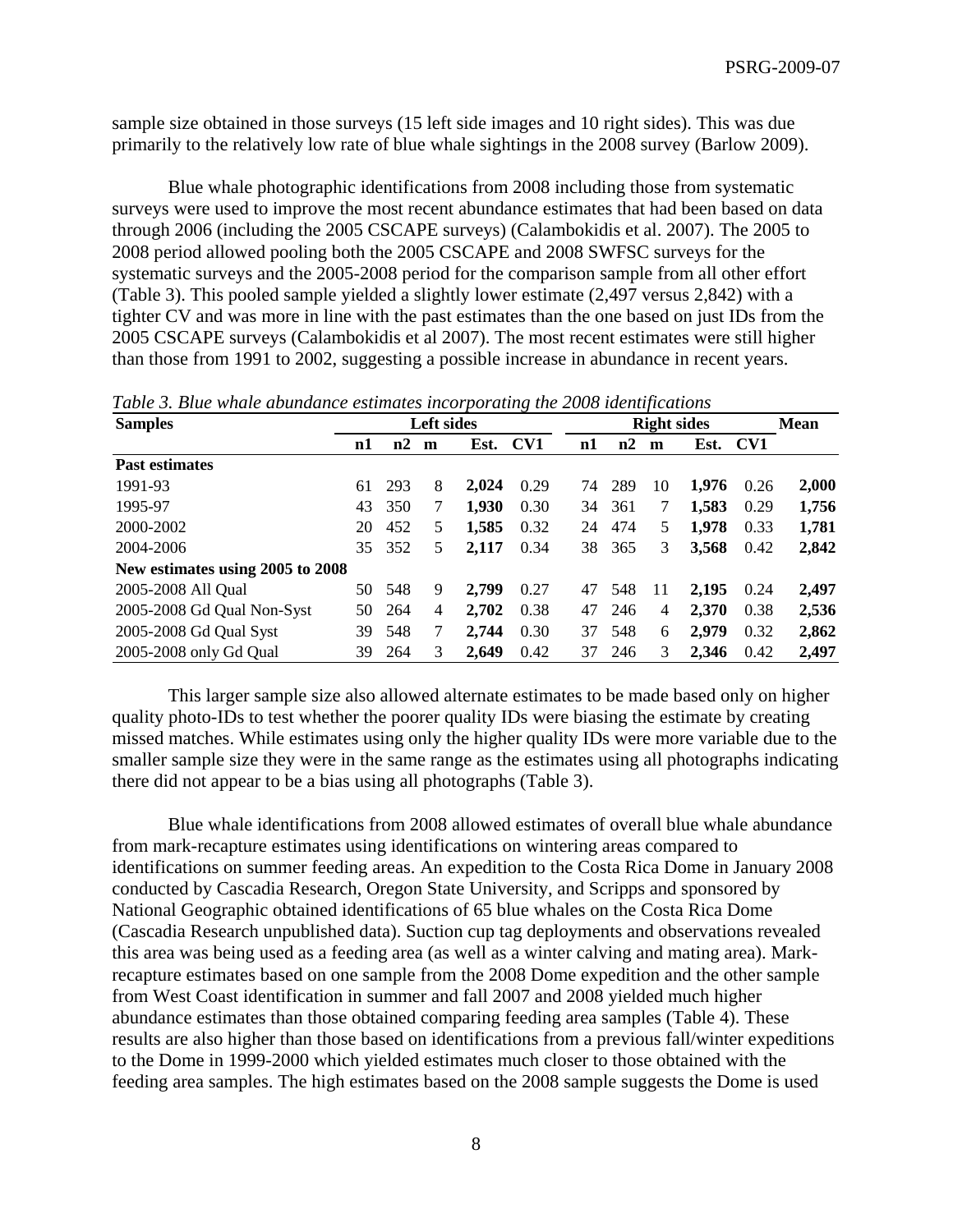by some blue whales that do not feed off California and the abundance estimate using the Dome is not just for the portion of the population that feeds off the US West Coast.

*Table 4. Estimates of blue whale abundance based on Petersen mark-recapture estimates using one sample from the Fall/winter near the Costa Rica Dome and another sample from summer/fall feeding areas off West Baja and California.* 

| <b>Samples</b>                   | Left sides |        |   |              |          |    | <b>Right sides</b> |   |       |              |       |
|----------------------------------|------------|--------|---|--------------|----------|----|--------------------|---|-------|--------------|-------|
|                                  |            | n2     | m |              | Est. CV1 | n1 | n2                 | m |       | Est. CV1     |       |
| 2008 Dome - 2007-2008 West Coast |            | 57 401 |   | 2 7.771 0.49 |          |    | 62 383             | 5 |       | $4.031$ 0.36 | 5.901 |
| 1998-2001 Dome vs West Coast     |            | 20 521 |   | 2.740        | 0.40     | 20 | 508                | 3 | 2.671 | 0.40         | 2.705 |

 In order to examine trends in abundance of blue whales with larger more consistent samples we conducted inter-year Petersen mark-recapture estimates based on adjacent years samples since 1992 similar to what was conducted with humpback whales (Figure 4). These abundance estimates while useful for examining trends in abundance underestimate true abundance because of heterogeneity of capture probabilities from the coastal bias of these samples making some animals more likely to be consistently recaptured. These estimates do indicate a significant upward trend in abundance of blue whales (linear regression,  $r^2$ =.035, p=0.012) although at a rate of under 3% per year. This increase could also be partly or entirely the result of shifts in other factors that might alter the degree of bias in these estimates. Blue whales appear to have shifted aspects of their distribution in the eastern North Pacific in the last 10 years (Calambokidis et al. 2009) and this has resulted in changes in estimated densities of blue whales from line-transect surveys (Barlow 2009, Barlow and Forney 2007, Forney 2007).



*Figure 3. Estimates of blue abundance based on Petersen mark-recapture estimates of photographically identified individuals in adjacent years for west Baja to Washington.*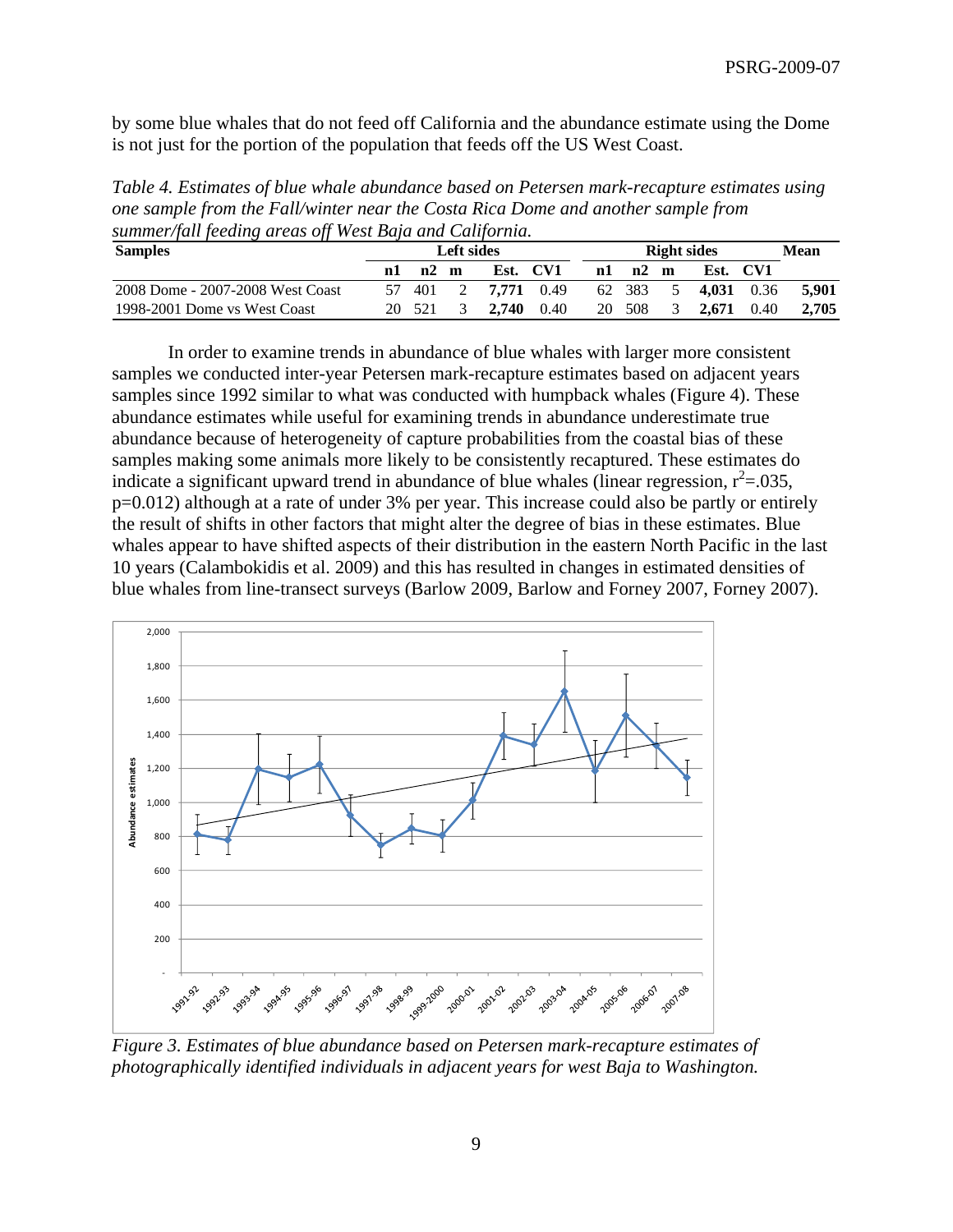The abundance estimates of blue whales from mark-recapture are very different from those from density estimates based on line transect ship surveys (Forney 2007, Barlow 2009). While these two estimates of abundance showed good agreement with estimates of about 2,000 animals in the 1990s (Calambokidis and Barlow 2004), they now have diverged (Figure 4) with the line-transect estimates for the last three surveys all yielding abundance estimates of under 1,000 with the most recent estimate of 508 for 2008 (Barlow 2009). These methods measure different things and the agreement in the 1990s suggested that most of the population was present in the survey area during the line-transect surveys (Calambokidis and Barlow 2004) and the divergence in recent years appears to be the result of blue whales having shifted to a broader geographic distribution including into areas off British Columbia and in the Gulf of Alaska where they were common during commercial whaling (Calambokidis et al. 2009).



*Figure 4. Comparison of abundance estimates from mark-recapture (including this study) and line transect from SWFSC cruises (Barlow and Forney 2007, Forney 2007, Barlow 2009).* 

### **REFERENCES**

Baker, C.S., S.R. Palumbi, R.H. Lambertson, M.T. Weinrich, J. Calambokidis, and S.J. O'Brien. 1990. Influence of seasonal migration on geographic distribution of mitochondrial DNA haplotypes in humpback whales. *Nature,* London 344:238-240.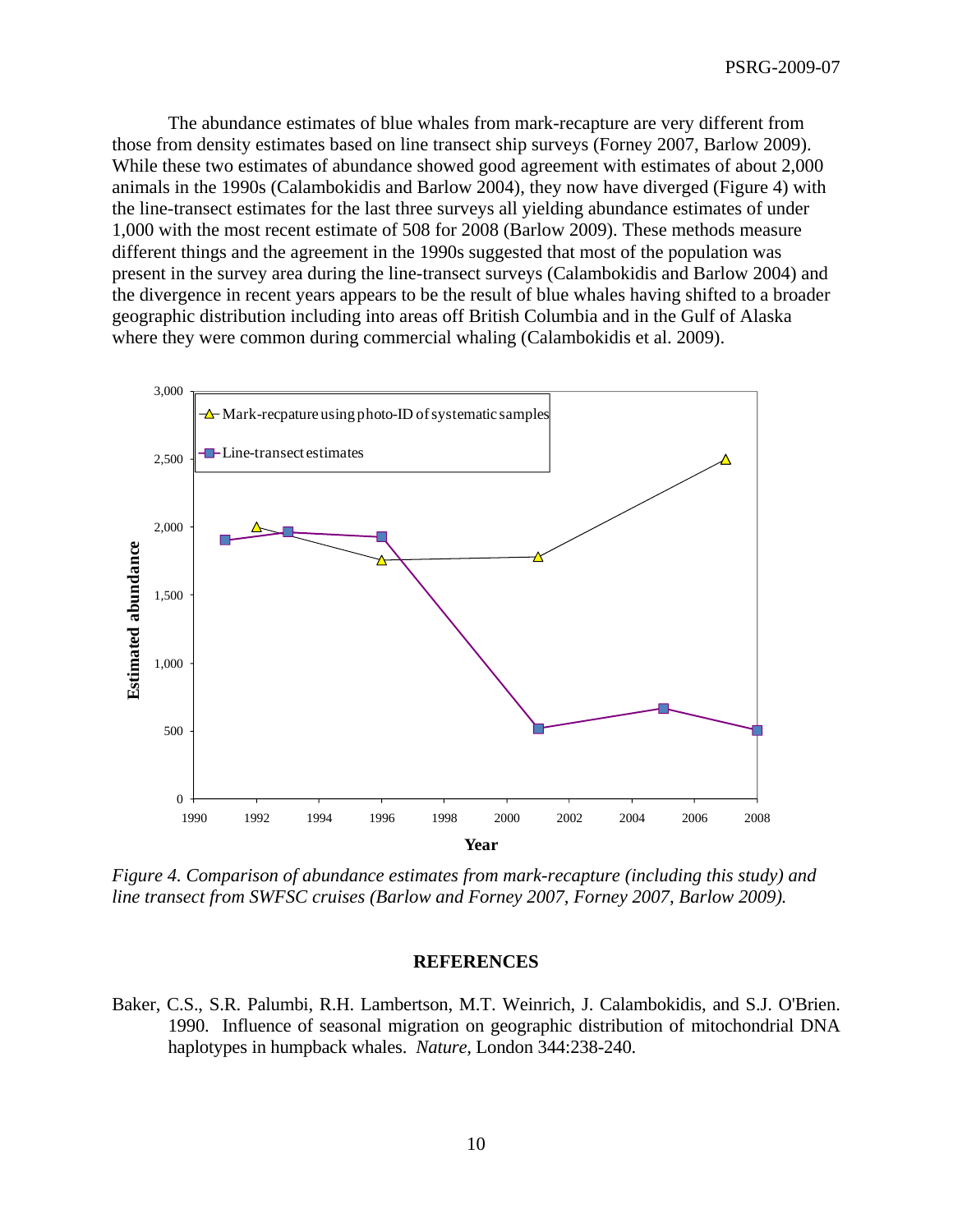- Baker, C.S., R.W. Slade, J.L. Bannister, R.B. Abernathy, M.T. Weinrich, J. Lien, J. Urbán, P. Cockeron, J. Calambokidis, O. Vasquez, and S.R. Palumbi. 1994. Hierarchical structure of mitochondrial DNA gene flow among humpback whales *Megaptera novaeangliae*, world-wide. Molecular Ecology 3:313-327.
- Baker, C..S., L. Medrano-Gonzalez, J. Calambokidis, A. Perry, F. Pichler, H. Rosenbaum, J. M. Straley, J. Urban-Ramirez, M. Yamaguchi, and O. von Ziegesar. 1998. Population structure of nuclear and mitochondrial DNA variation among humpback whales in the North Pacific. Molecular Ecology 6:695-707.
- Barlow, J. 2009. Cetacean abundance in the California Current estimated from 2008 ship-based line-transect survey. Report to Pacific Scientific Review Group PSRG 2009-08.
- Barlow, J. and Forney K.A. 2007. Abundance and density of cetaceans in the California Current ecosystem. Fishery Bulletin: 105(4), in press.
- Calambokidis, J. and J. Barlow. 2004. Abundance of blue and humpback whales in the eastern North Pacific estimated by capture-recapture and line-transect methods. Marine Mammal Science 20(1):63-85.
- Calambokidis, J., J.C. Cubbage, G.H. Steiger, K.C. Balcomb, and P. Bloedel. 1990a. Population estimates of humpback whales in the Gulf of the Farallones, California. Report to the International Whaling Commission (special issue 12):325-333.
- Calambokidis, J., G.H. Steiger, J.C. Cubbage, K.C. Balcomb, C. Ewald, S. Kruse, R. Wells, and R. Sears. 1990b. Sightings and movements of blue whales off central California 1986-88 from photo-identification of individuals. Report of the International Whaling Commission (special issue 12):343-348.
- Calambokidis, J., G.H. Steiger, J.R. Evenson, K.R. Flynn, K.C. Balcomb, D.E. Claridge, P. Bloedel, J.M. Straley, C.S. Baker, O. von Ziegesar, M.E. Dahlheim, J.M. Waite, J.D. Darling, G. Ellis, and G.A. Green. 1996. Interchange and isolation of humpback whales off California and other North Pacific feeding grounds. Marine Mammal Science 12:215- 226.
- Calambokidis, J., G.H Steiger, J.M Straley, L.M. Herman, S. Cerchio, D.R. Salden, J. Urbán R., J.K. Jacobsen, O. von Ziegesar, K.C. Balcomb, C.M. Gabriele, M.E. Dahlheim, S. Uchida, G. Ellis, Y. Miyamura, P. Ladrón de Guevara P., M. Yamaguchi, F. Sato, S.A. Mizroch, L. Schlender, K. Rasmussen, J. Barlow and T.J. Quinn II. 2001. Movements and population structure of humpback whales in the North Pacific. Marine Mammal Science 17(4):769- 794.
- Calambokidis, J., G.H. Steiger, D.K. Ellifrit, B.L. Troutman and C.E. Bowlby. 2004. Distribution and abundance of humpback whales and other marine mammals off the northern Washington coast. Fisheries Bulletin 102(4):563-580.